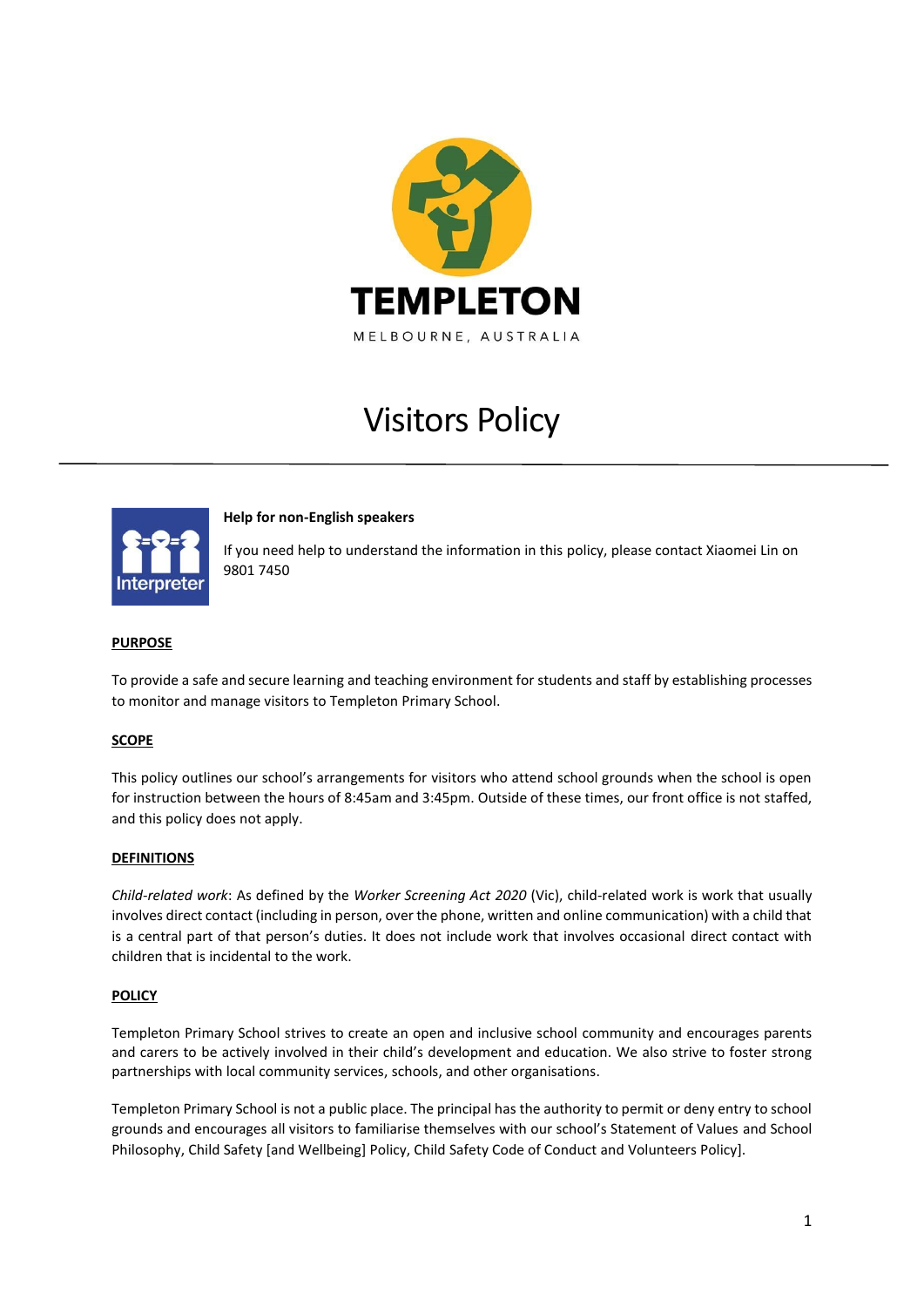From time to time, different members of the public may visit our school. Visitors may include, but are not limited to:

- Parents
- Volunteers see our school's Volunteers Policy for more information
- Prospective parents, students and employees
- Invited speakers, sessional instructors and others addressing learning and development
- Public officials (e.g. Members of Parliament, local councillors)
- Persons conducting business e.g.: uniform suppliers, booksellers, official school photographers, commercial salespeople
- Instructors providing Special Religious Instruction (SRI)
- Tradespeople
- Children's services agencies
- Talent scouts
- Department of Families, Fairness and Housing workers
- Victoria Police
- Persons authorised to enter school premises (e.g., Worksafe inspectors, health officers etc)
- Other Department of Education and Training staff (including allied health staff) or contractors
- NDIS therapists or other allied health or health practitioners

#### **Sign in procedure**

All visitors to Templeton Primary School are required to report to the school office on arrival (see exceptions below in relation to parents/carers). Visitors must:

- Record their name, signature, date and time of visit and purpose of visit in the XUNO Kiosks
- Provide proof of identification to office staff upon request
- Produce evidence of their valid Working with Children Clearance where required by this policy (see below)
- Always wear a visitor's [lanyard/name tag]
- Follow instruction from school staff and abide by all relevant school policies relating to appropriate conduct on school grounds including Child Safety Code of Conduct, and Statement of Values and School Philosophy as well as Department policies such as th[e Sexual Harassment Policy](https://www2.education.vic.gov.au/pal/sexual-harassment/overview) an[d Workplace Bullying](https://www2.education.vic.gov.au/pal/workplace-bullying/policy)  [Policy](https://www2.education.vic.gov.au/pal/workplace-bullying/policy)
- Return to the office upon departure, sign out and return visitor's [lanyard/name tag] [delete if not applicable].

Templeton Primary School will ensure that our school's Child Safety Code of Conduct is available and visible to visitors when they sign in.

#### **COVID-19 vaccination information**

to Our school follows Department of Education and Training policy with respect to the requirements relating to attendance on school sites and COVID-19 vaccinations.

For further information, refer to:

• COVID-19 Vaccinations – [Visitors and Volunteers on School Sites](https://www2.education.vic.gov.au/pal/covid-19-vaccinations-visitors-volunteers/policy)

#### **Working with Children Clearance and other suitability checks**

All visitors who are engaged in **child-related work** (see definition above) must have a valid WWC Clearance. Additional suitability checks may also be required such as reference, proof of identity, qualification and work history involving children checks.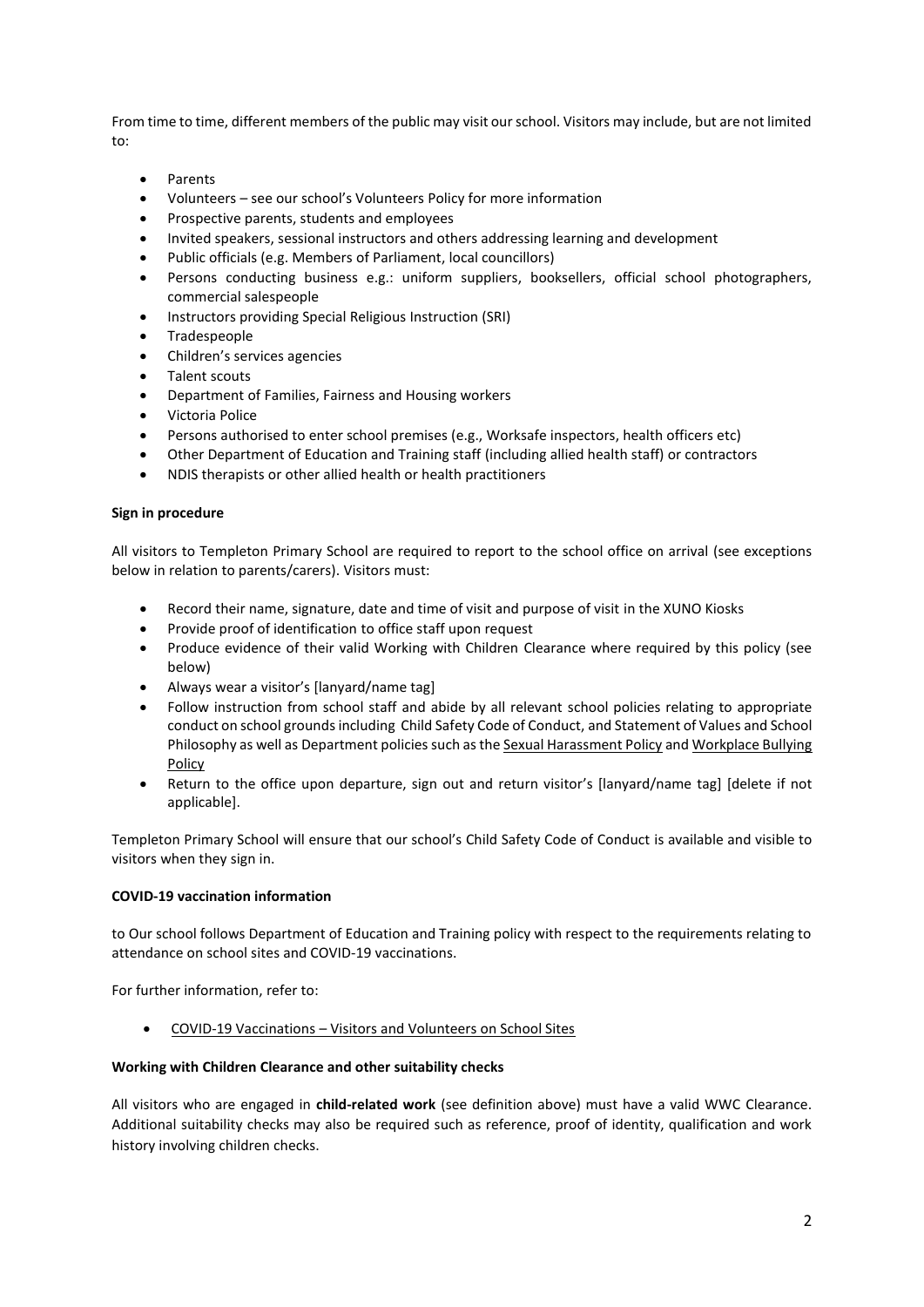In some circumstances, visitors to Templeton Primary School who are **not** engaged in child-related work will also be required to produce a valid WWC Clearance depending on the circumstances of their visit. For example, Templeton Primary School will require a valid WWC Clearance for:

- **visitors who will be working regularly with children** during the time they are visiting, even though direct contact with children is not a central part of their normal duties
- **visitors (e.g. contractors)**, who will regularly be performing unsupervised work at the school during school hours or any other time where children are present. Further background checks, including references, may also be requested at the discretion of the principal.

Visitors who will be working in areas away from students (e.g., a visiting auditor who will be located in the front office with administration staff) or who will be supervised and accompanied by a staff member during their visit (e.g., a Member of Parliament, a journalist, a prospective parent on a school tour) will not be required to have a WWC Clearance.

Sworn Victoria Police officers or sworn Australian Federal Police officers are exempt from requiring a WWC Check but may be asked to verify that they are sworn officers by providing proof of identification.

# **Invited speakers and presenters**

On occasion, Templeton Primary School may invite external speakers or providers to deliver incursions, presentations, workshops and special programs for our students. Consistent with Department of Education and Training requirements, Templeton Primary School will:

- ensure that the content of presentations and programs by external providers contributes to the educational development of our students and is consistent with curriculum objectives
- ensure that any proposed visit, programs or content delivered by visitors complies with the requirement that education in Victorian government schools is secular and is consistent with the values of public education, Department policies and the *Education and Training Reform Act 2006* (Vic). In particular, programs delivered by visitors are to be delivered in a manner that supports and promotes the principles and practice of Australian democracy including a commitment to:
	- o elected government
	- o the rule of law
	- o equal rights for all before the law
	- o freedom of religion, speech, and association
	- o the values of openness and tolerance
	- o respect for the range of views held by students and their families.

# **Parent visitors**

We understand that there may occasionally be a reason why a parent or carer may want to speak to or see their child at school, during school hours.

If there is a particular pressing or unavoidable issue that cannot wait until the end of the school day, we ask that parents or carers call the school office to make the request to speak to or see their child during school hours.

We also ask that parents avoid arranging to visit their children at school wherever possible, as this can cause inappropriate disruptions to the school day.

All parents or carers who visit our school during school hours, other than for the purposes of school pickups and drop offs or for specific school events (eg parent teacher interviews, concerts, assemblies etc), are required to sign in as a visitor at the school office.